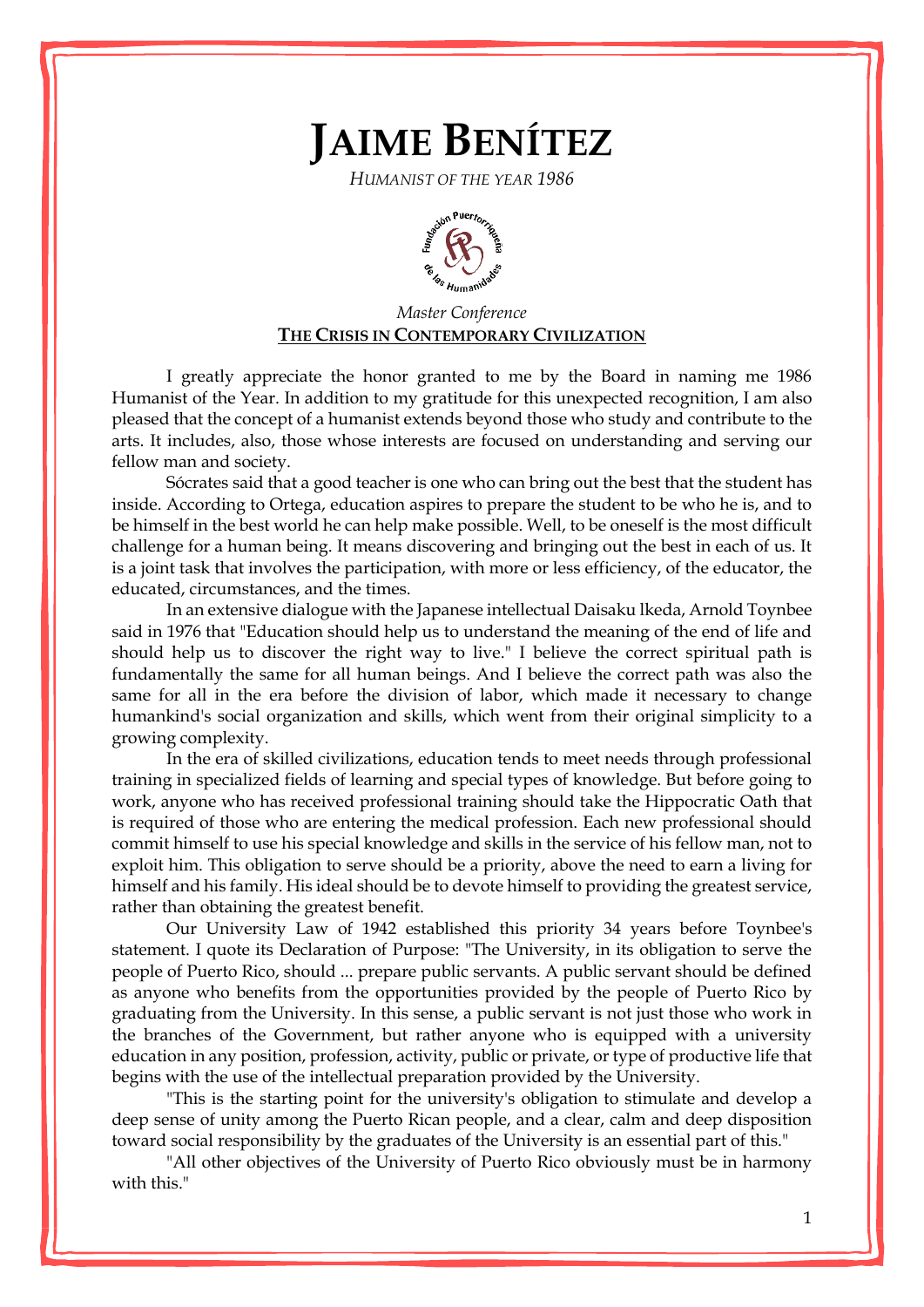This text deserves historical continuity. I do not know why, in 1966, it was eliminated from the current University Law. Retaining the original text is important because it underlines the continuity of the principles. That declaration of purposes should be preserved as witness to the moral commitment that those who benefit from the University have toward the community that makes it possible.

Another time I will examine the responsibility of Puerto Rico's professionals. Today, I want to address those who begin our public education, the elementary and secondary school teachers. They, more than all the other Puerto Rican professionals, have exemplified this ethical ideal of service, more than anyone on our island. Remember them a little.

In 1885, a little more than a century ago, Rafael María de Labra, speaking in the Spanish Cortes, said:

"The entire budget for public education in Puerto Rico is 20,000 pesos, or exactly the same amount as the Governor's personal salary. It has taken nearly 20 years to establish the current Institute of Secondary Education that was decreed in 1866 and we still do not see the likelihood of a Normal School for teachers."

Fifteen years later, in 1900, training programs for teachers began in Fajardo. On March 12, 1903, the University of Puerto Rico was established by law in Río Piedras and the Normal School was transferred there. When I entered first grade in Juncos in 1913, three decades after Labra's statement, the public schools were an important reality throughout Puerto Rico. The Puerto Rican teacher, with his persevering dedication to education, was the key to building a public education system in the short term. I remember that Mon Rivera, the mayor of [Mayagüez,](http://enciclopediapr.org/ing/article.cfm?ref=08021702) explained his curriculum vitae to me before beginning work and told me, with eyes half closed with tremendous nostalgia: "I reached second grade … in the old school."

From the beginning there were faults, inefficiencies, difficulties of various kinds and at various times in the system, and they still exist today. But there is an undeniable fact. The Puerto Rican teacher has been the society's compass. In his commitment to meeting his social and human responsibility, he has subsidized the public educational system, more than the public treasury, with his personal sacrifices and efforts. This is what the other professions owe to our teachers in the public schools.

Rarely do we stop and think about what an important role was played in our lives by that elementary school teacher who taught us to read, who interested us in stories, in riddles, in reading, in poetry, in history, in geography.

We often hear complaints, sometimes justified, about what the schools do not do. Remember that one of the things the schools do not do, and never have done, is take the message about violence or consumerism into the students' homes. Puerto Rican society in general, and the new and broader middle class specifically, have turned their backs on the public schools for decades now. People who teach there do not send their children there. They don't look toward the public schools. They seek other solutions for the question of education. They have washed their hands of the system, its problems, its programs, its future. The social and human cost of this abandonment, of this indifference, grows ever higher. One of its most adverse effects is the social segregation that annuls one of the best achievements of our earlier elementary schools, the educational integration of our school-age population.

The most urgent educational reform needed by the system is a radical change in the public's attitude toward the public schools. We cannot give up for lost the institution that four fifths of our children and youths attend in search of education. We must provide books to school libraries and to every student, microscopes for the laboratories, musical instruments, sports equipment and, above all, the hours of teaching that are needed. We must once again think of the public schools as a center of hopes and civic loyalty.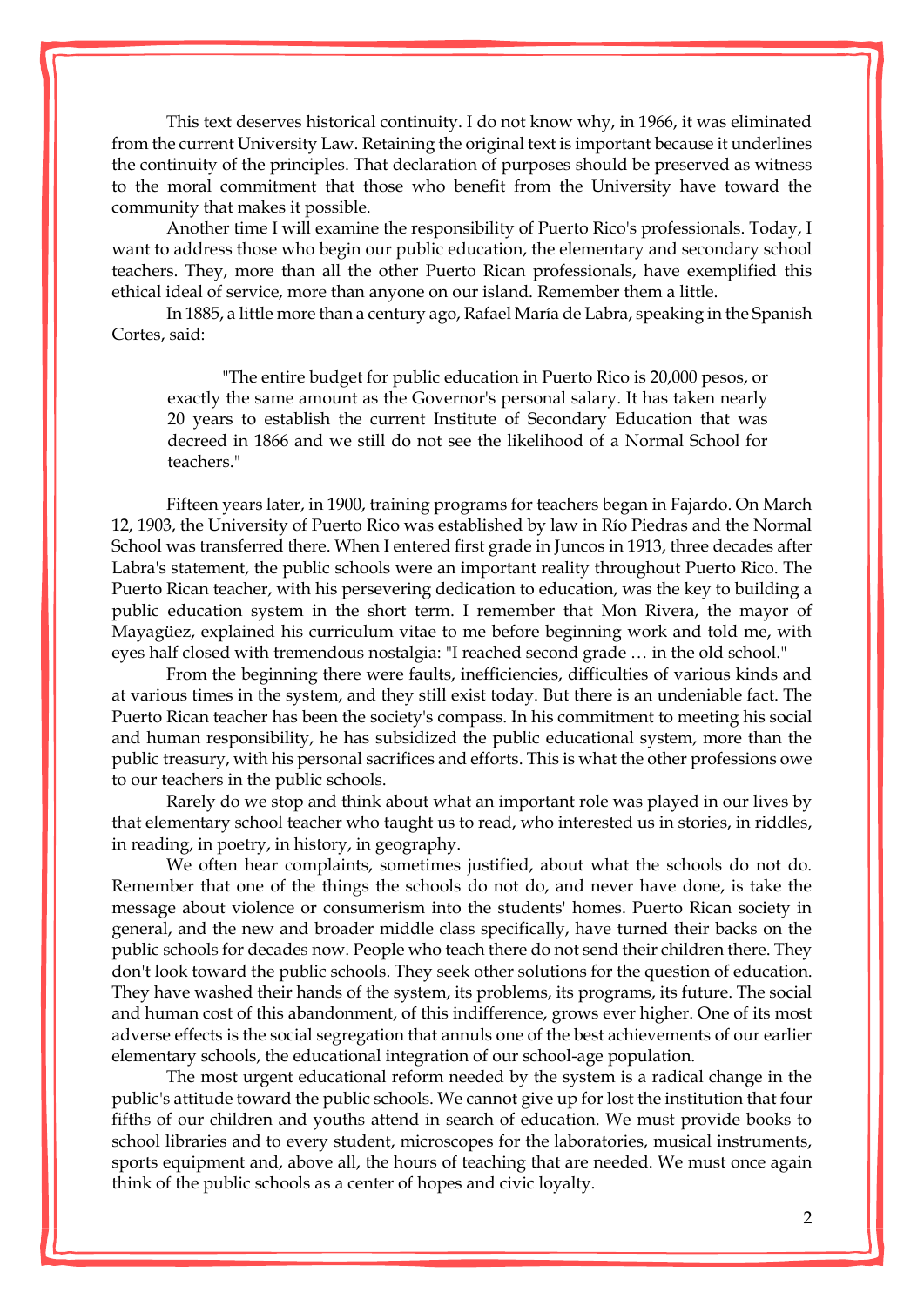The situation is critical and desperate. We must use imagination and individual will to help the public schools resolve their crisis. Students who leave school are not the only dropouts. The other dropouts are the citizens who do not come to the aid of teachers and social workers to provide support and help.

Robert Oppenheimer offered us some very valuable guidance when he said: "I do not know how much can be done to restore the balance between what is known to some of us, and what is a part of a common culture; but it should not be by our default that we leave things as they are, nor for any lack of vigor in developing the manifold, difficult, partial remedies. They all rest on our fulfilling, as best we can, and in one of the many different senses of the word, our role as teachers."

Are these the words of someone who has no complaints about Puerto Rican society in his long term as an educator as both a teacher and an institutional director? On the contrary. It is because I know the value of public support, public interest in the work of education that I feel inclined to make this urgent warning about the public schools.

The university professor enjoys more privilege on the job, more comfortable working conditions, broader cultural horizons. He is part of an ancient tradition that begins in Athens with the Plato's Academy for studying the natural sciences and the human sciences back in the year 387 B.C. He belongs to a congregation of scholars, to a site surrounded by libraries, laboratories and cultural stimulation. Such was the case at the University of Puerto Rico in 1931 when I came to join its staff for one year, after six years of studies at Georgetown University. I stayed for forty, eleven as an instructor and the rest as institutional director.

What did I find at the University of that time that led me to choose to abandon my career as a lawyer before I ever started it and dedicate myself to teaching and study?

In addition to an interesting group of fellow staff and an indispensable library, it was the students who induced me to decide to change my vocation.

Daily in those old classrooms in Baldorioty or Pedreira I confirmed the distant echo of Aristotle's dictum that "all men wish to learn." The students' avid minds, their intellectual curiosity, their continued questioning beyond the classroom led me to keep studying and learning along with them in the process of examining the big questions of contemporary civilization.

It is said that good teachers can teach what they learned last night with the aplomb of someone who has known the subject all his life. I do not share that opinion. I never hid from the students the fact that we were walking side by side in search of knowledge and that the answer to their questions today was something I learned last night.

In remembering my students from back then, today's topic turns to the course in which I fired my first academic shots: "Contemporary Civilization." That unforgettable six-credit course was my greatest intellectual reason for living. Among his many lectures, Terence warned us that "I am a human being, so nothing human is strange to me." My academic enthusiasm led me to share, first with my students, and later from the rector's office with the entire university, the works of Homer, of Sophocles, of Plato, of Dante, of Descartes, to incorporate, through the General Studies Program, what Ortega y Gasset called in *La misión de la Universidad* the first phase of academic life. Along with that, the desire to incorporate foreign professors into the staff, to send young staff members to the best institutions of learning abroad, to encourage study trips to Europe, led to controversial moments when I was accused of trying to be more Western than Puerto Rican.

In personal terms, my roots are so deep in this historic soil, and I feel so tied to Puerto Ricans, both living and dead, that I consider it a privilege and a responsibility to be here and to serve here. I have never believed it necessary to make a display of this attitude nor this irrevocable commitment.

Being a good Puerto Rican, and hopeful that others would also be – each in his own way – I considered Goethe's exhortation in *The Education of Wilhelm Meister* to be valid: "The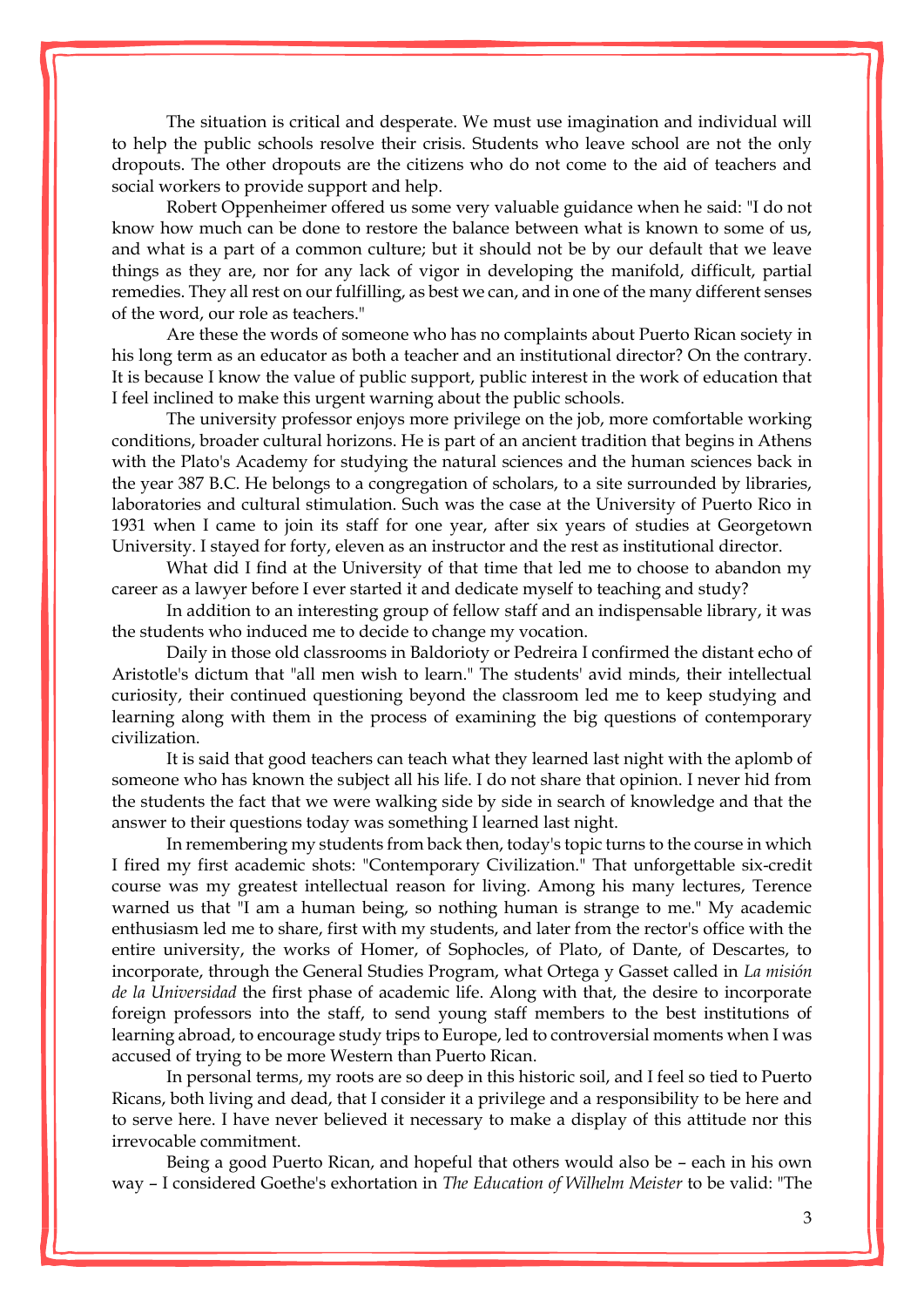best way for a man to get to know himself is to take a trip around the world." Traveling to other environments, by ship or airplane or, if you prefer, through the imagination from inside a library, is the best preparation for arriving back on our own soil. We can then glimpse Puerto Rico from a more realistic and broader perspective and contribute more effectively to its future. Two of the great poets in our language, Rubén Darío and Luis Palés Matos, traveled the world in their imagination and in their readings before they ever left Nicaragua or Guayama. And yet ... one traveled to Paris, the other to Timbuktu, with greater creativity than many who have traveled the earth, sea and skies.

The great teachers of all times help us explore the course of Contemporary Civilization.

The powerful source of human equality that was the printing press; the changed view of the world that accompanied the discovery of the Americas; the religious and political shudders that came with the Protestant Reform; the great figures of rationalism and the enlightenment; the development of experimental science, of skills, of the theory of progress, of education; the effects of the three great revolutions, the United States, the French and the Russian; industrialization, ideologies, were elements illustrative of mankind's course through history. We are this contradictory social creature that loves and hates, that ignores and learns, that creates and destroys.

As the contemporary civilization about which I began to reflect with my students 50 years ago has unfolded over the course of the century, its scientific and technological development have markedly intensified. These routes lead on one hand to the precipice and on the other to significant innovations and multiple contradictions.

What is the threat of the precipice and the contradiction? What set of facts and focuses should we consider central to asking such a broad question? Why do these routes give us a glimpse of hope?

We live in what Barbara Ward called "the global village". This super village called earth where nobody is an island has a population of 4.5 billion inhabitants. In the economic planning of developed countries, we hear talk of "global banking" and "global marketing".

The proof of the precipice came with the tragic flash on August 6, 1945, when the first atomic bomb fell on Hiroshima. Three days later, the second one fell on Nagasaki. World War II ended with the defeat of three aggressive powers -- Germany, Italy and Japan. The war also ended with a total of 100 million dead, humanity in pain, and a planet threatened with the possibility of destruction.

Rehabilitation plans and programs began for the devastated countries and new technologies and resources were developed. The United Nations was created. Traditional imperialism came to an end. The Third World rose and new communities emerged. Maps and borders were altered.

At the same time, the struggle between the Western world and the Communist bloc began. This struggle, which played out in various places, was called the Cold War. At that time, there was a peace initiative that arose that had no historical consequence and captured nobody's attention, but which reflects some of the unexpected difficulties inherent in any attempt at understanding. These difficulties have only become greater in subsequent years.

In the early 1960s, Pope John XXIII tried to serve as an intermediary between President Kennedy and Premier Khrushchev in the search for world peace. The Pope believed that an intervention by someone of good will and capable of political neutrality could achieve a rapprochement between the leaders of the two world powers in this much needed quest for peace. He was willing to involve himself in such an effort. As writer Roland Flameni describes in his book *The Pope, the Premier and the President*, the Cold War Summit came to nothing and the Pope disregarded the Vatican bureaucracy to explore this new effort.

Premier Khrushchev appeared inclined to accept the opening and sent signals to the Vatican, including birthday wishes sent to the Pope.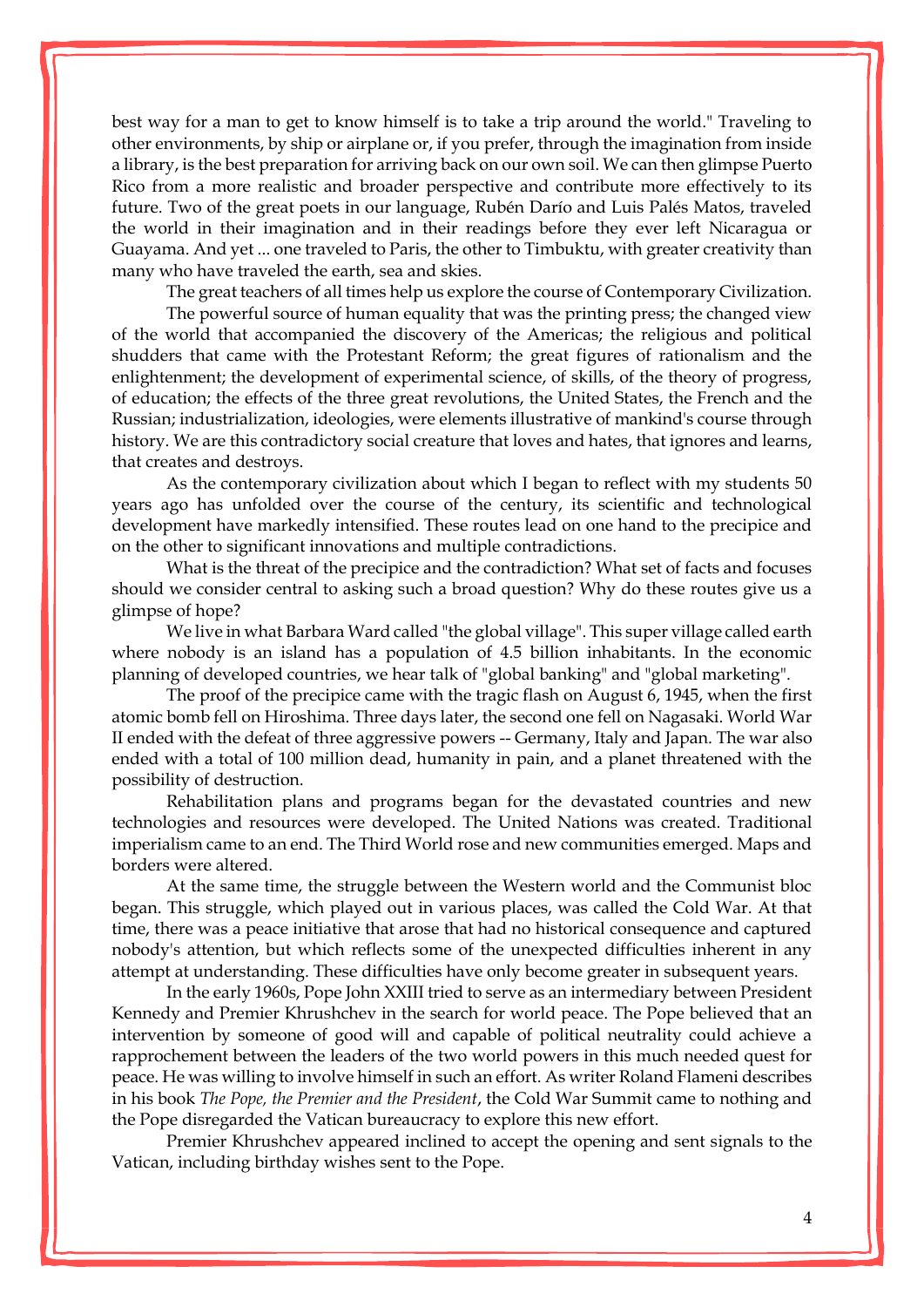Caution prevailed at the White House. For the first time in the history of the United States, a Catholic had been elected president. Kennedy's commitment to the American public and religious groups to scrupulously comply with the constitutional mandate for the separation of church and state was decisive in winning the election.

The president's advisors, and he himself, did not feel authorized or able to accept the intervention of the Pope in such a fundamental issue of foreign policy. The audacious initiative stopped in its tracks. Not long thereafter, in October of 1962, the confrontation between Kennedy and Khrushchev in the Caribbean occurred. Soon after that, in June of 1963, John XXIII died. In November of that year, Kennedy was assassinated and in October of 1964, Khrushchev was ousted as head of the Russian government. In the short term, the historical scenario created by those leaders changed, but the crisis continued. The arms race between the two superpowers intensified. Each acted under the assumption that more weapons would make the world more secure. As a result, the United States invested one third of its budget in military expenses. The Soviet Union burned up an even larger share of its budget in war spending.

The Vietnam War, the conflicts in the Arab world, and religious fanaticism have caused pain and suffering in much of the world. In those places, people suffer misery, injustice, uncertainty. But the current crisis is not limited to those regions. It is seen there in various forms, and in other ways in modern, industrialized societies with greater cultural and technological resources, but the problems are universal, such as the elimination of terrorism, violence, cruelty and indifference toward fellow man.

If we start from the belief that mankind finds dignity in being human, not inhuman, we can calculate how far below this level of ethics we have fallen today. The ethical development of mankind has fallen behind because of our complacence with technological development. The main problem is that less and less we are people who live based on ethical principles and are becoming automatons susceptible to certain techniques that rule our conditioned responses.

Thirty-one years ago, Vance Packard, in his seminal book The Hidden Persuaders, showed that the free press in 1950 in the United States, whose ultimate objective is the consumption of its products, depended on advertising for two thirds of its revenue. These advertisements are created by specialists who use in-depth studies about how to manage better the subconscious psychology. Public relations experts have extended the techniques of psychological manipulation to electoral appeals in democracy. We have seen in the United States and in Puerto Rico that one of the deciding questions in a candidacy is, will I be able to raise the millions of dollars needed for my campaign?

The potential reduction of human beings to automatons whose decisions are reactions to manipulation by their subconscious is not limited to advertisements to sell objects or candidates' images. It goes much further.

Distinguished biologists are currently exploring the desirability of improving human nature through genetic alterations.

For example, Edward O. Wilson, professor of sciences and director of the Museum of Comparative Zoology at Harvard University, in his book On Human Nature, after suggesting that scientific materialism is the only source of knowledge that modern mankind can depend upon, claims that genetic experiments are the main hope for future improvement.

On page 6 of his book he warns us: "The only way forward consists of studying human nature as part of the natural sciences. It is desirable to integrate the natural sciences into social studies and the humanities." At the end of his thesis (p. 208) he claims: "Like other branches of science, the study of human genetics continues its rapid expansion. Over time, a broad knowledge of the genetic basis of social conduct will be accumulated. Techniques for altering the genetic complex will be available to us through molecular engineering and will achieve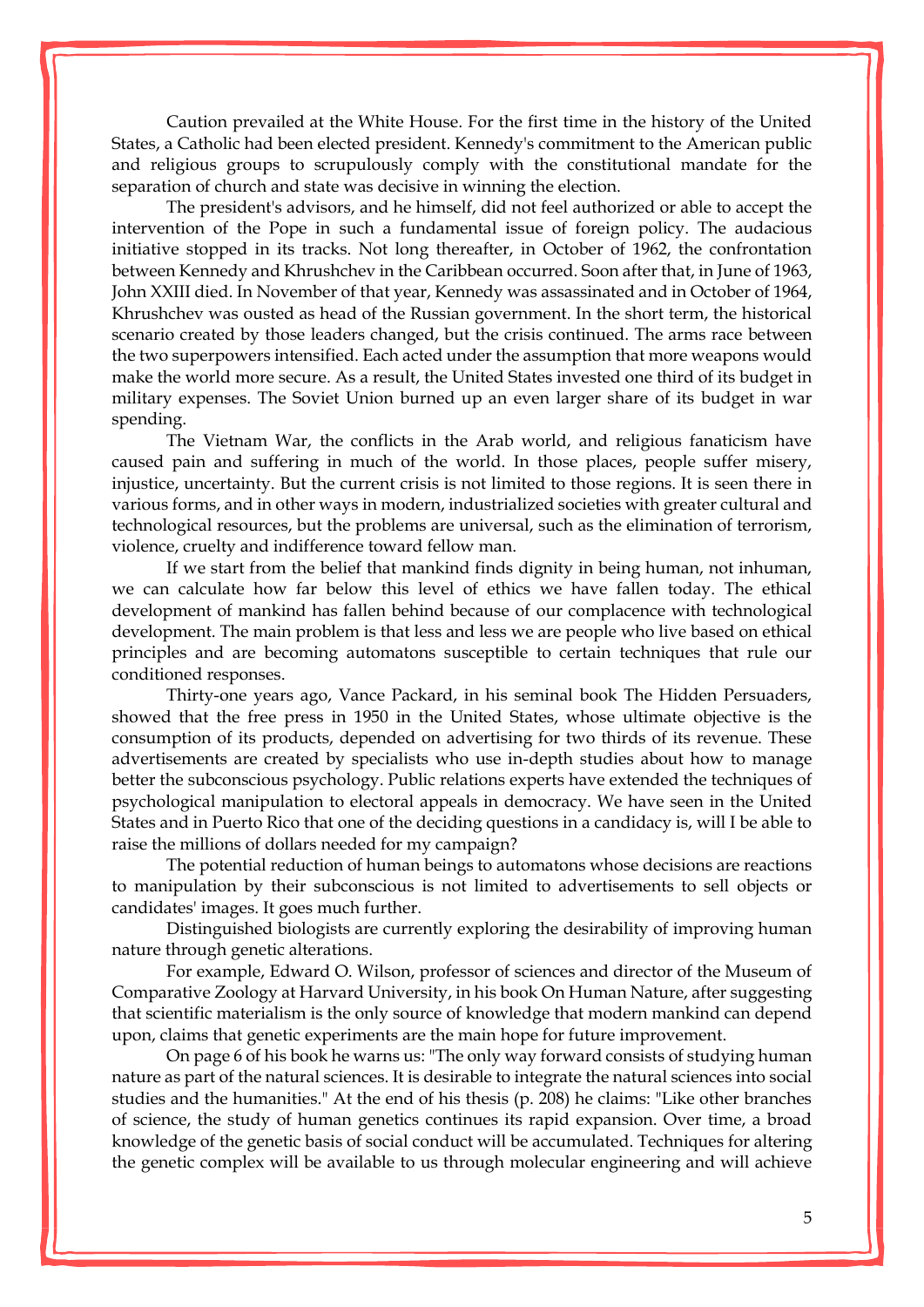rapid selection through cloning. Even limiting ourselves to the minimum, slower evolutionary changes will be possible through conventional eugenics." And Professor Wilson continues:

"The human species can change its nature. Will we choose to do so? Will we stay with this inferior and fragile structure made partially of obsolete adaptations that date to the Ice Age? Or will we push ahead toward stages of higher intelligence and greater creativity, accompanied by greater or lesser emotional responses?

"Can we implement new patters of sociability through altered genetics?"

Convinced that "the rapid dissolution of transcendental values" can only be overcome through "scientific materialism," Professor Wilson carries his convictions to the final consequences. He asserts that mankind's better future requires us to remake its genetic base and introduce into the organism the artificial intelligence it lacks.

I have extensively quoted this distinguished scientist because his doctrinaire radicalism helps us see better the ultimate consequence of converting the human body into an object of eugenic experimentation. The truth is that the triumph of science has lent a general validity to anything that can be achieved through it. Under this perspective, experimenting with mankind justifies any project, until it fails.

Now, at its highest point, we must evaluate and reject this project of scientific totalitarianism. There are deep ethical reasons to retain the essential nature of human beings. We cannot surrender to the laboratory the work that Adolph Hitler claimed and wanted to implement with the Aryan race. It is possible that eugenics could successfully create a creature different from human beings, free of uncertainty, conflicts, imperfections, poetry, a perfect robot. But, is it desirable for us to become something else?

The great U.S. writer William Faulkner, upon receiving the Nobel Prize in 1950, said: "I refuse to accept that the end of man is near … I believe man will not merely endure, but will prevail. He is immortal, not because he alone among creatures has an inexhaustible voice, but because he has a soul, a spirit capable of compassion and sacrifice and endurance."

According to Faulkner, the poet and the writer's duty is to reveal this truth. It is his privilege to help mankind endure by praising his heart, remembering his courage, his honor, his hope, his pride, his piety, the sacrifice that have made possible a glorious past. The poet's voice does not necessarily have to recount the heroic exploits of man, but it must support his impulse toward salvation.

In 1962, John Steinbeck, speaking from the same platform, recalled Faulkner's speech in 1950. And he added: "We have usurped many of the powers we once ascribed to God. Fearful and unprepared, we have assumed lordship over the life and death of the whole world of all living things ... Having taken God-like power, we must seek in ourselves for the responsibility and the wisdom we once prayed some deity might have. Man himself has become our greatest hazard and our only hope."

As Pedro Salinas told us poetically, while contemplating the sea from Puerto Rico, before Faulkner and Steinbeck made their respective warnings from Stockholm: "Nothingness is in a hurry." We have the obligation to counteract this rush by nothingness, raising our own spirit and the desire around us for finding and following this path of effort, of creative energy, of generosity with our fellow man, and the demands of ourselves that throughout history have distinguished the search for the greater potential that we have inside.

I believe in the critical importance of science and its indispensable link to the future of the world in general, and of course, Puerto Rico. But neither science nor technology nor the two together constitute humankind's main reason for being. Mankind was not made for science, but rather science was made for mankind.

I quote the French humanist René Grousset: "Science and the political economy should not become inhuman. The creations of man should not escape his hands and evade our